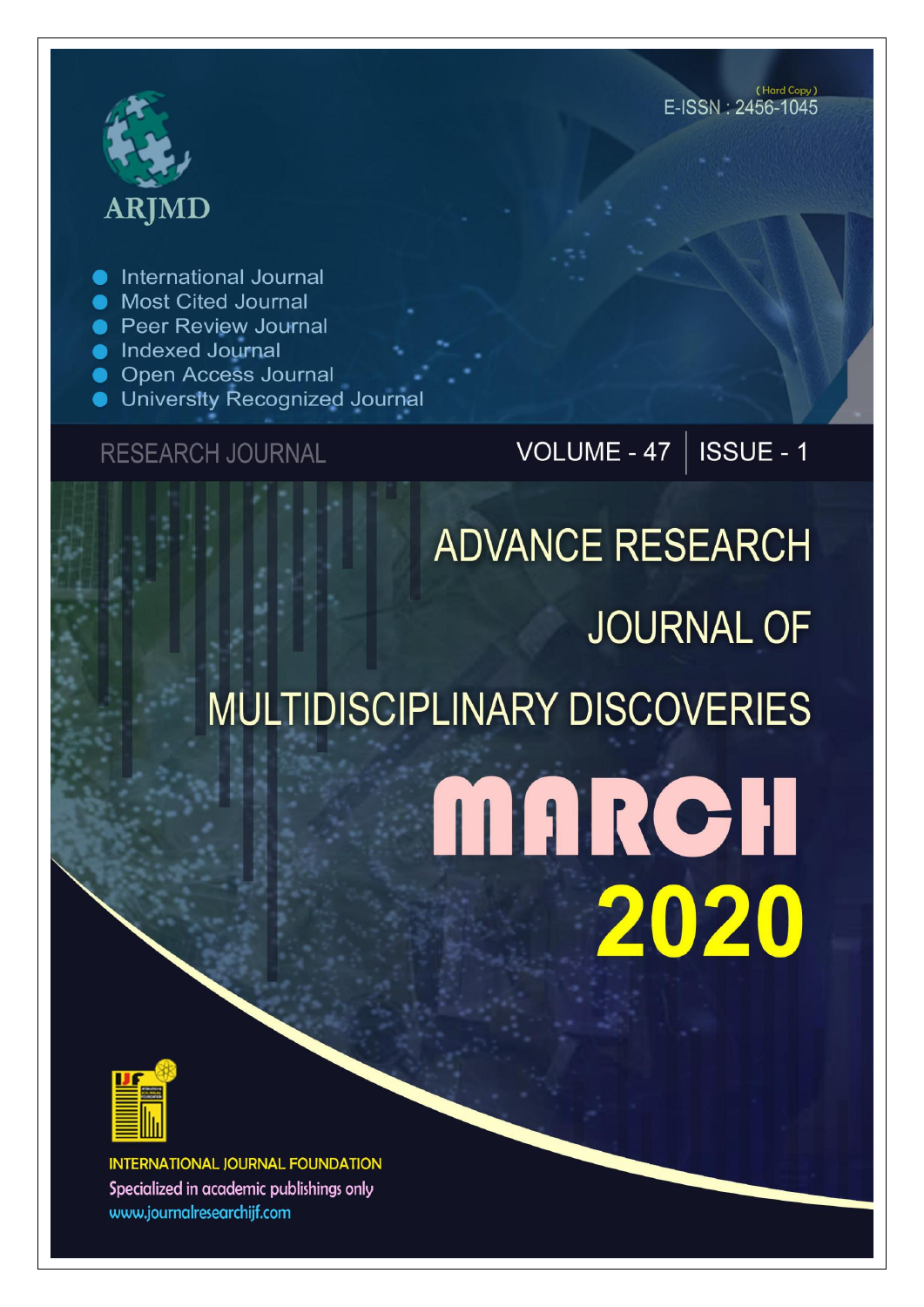

# **Physio Chemical Standardization of Vasavennai – Siddha Medicine**

| <b>ORIGINAL RESEARCH ARTICLE</b>                        | <b>NAME OF THE AUTHOR'S</b>                                                         |
|---------------------------------------------------------|-------------------------------------------------------------------------------------|
| <b>ISSN: 2456-1045 (Online)</b>                         | *Maanickha Chelvi K.S. <sup>1</sup>                                                 |
| ICV Impact Value: 72.30                                 |                                                                                     |
| GIF-Impact Factor: 5.188                                | M. Natarajan <sup>2</sup>                                                           |
| <b>IPI Impact Factor: 3.54</b>                          | V. Gayathri Devi <sup>3</sup>                                                       |
| Publishing Copyright @ International Journal Foundation | Anitha John <sup>3</sup>                                                            |
| Article Code: PHS-V47-I1-C2-MAR-2020                    | A. Kanagarajan <sup>4</sup>                                                         |
| Category: PHARMACEUTICAL SCIENCE                        |                                                                                     |
| Volume: 47.0 (MARCH-2020)                               | <sup>1*</sup> Research Officer (Siddha), Siddha Regional Research Institute (CCRS), |
| <b>Issue:</b> $1(One)$                                  | Trivandrum, Kerala.                                                                 |
| Chapter : $2$ (Two)                                     | <sup>2</sup> Research Assistant (Chemistry), Siddha Regional Research Institute,    |
| Page: 06-11                                             | Poojappura, Thiruvananthapuram, Kerala.                                             |
| Journal URL: www.journalresearchijf.com                 |                                                                                     |
| Paper Received: 21.03.2020                              | <sup>3</sup> Research Officer (Chemistry), Siddha Regional Research Institute,      |
| Paper Accepted: 11.04.2020                              | Poojappura, Thiruvananthapuram, Kerala.                                             |
| Date of Publication: 05-05-2020                         | <sup>4</sup> Assistant Director I/C, Siddha Regional Research Institute (CCRS),     |
|                                                         | Trivandrum, Kerala.                                                                 |

#### **ABSTRACT**

**Background:** Siddha system of medicine having unique type of treatment called Varmam therapy. Its include internal medicine and external applications also. This therapy is widely used for musculoskeletal disorders such as fractures, dislocation, sprain, strain and degenerative disorders and for neurological deficit. In above said conditions, Post manipulation phase-certain periods of immobilization, the healing process usually lead toscar formation, which can cause stiffness of the joint.

**Objectives:** The healing process, movement factors and further rehabilitation factors are contributing the progress of the any joint after the injury. When attempting to move after some period of inactivity can cause strain on the muscles and the tissues, making movement of joint difficult, feel stiff and results in discomfort and restriction of joint movement for a prolonged period. After Varmam manipulation in this condition, Vasavennai is one of the oil, which mentioned for lubrication and stiffness of the joint and allows free movements of joint. These not only help to improve range of motion but also help strengthen the muscles and tissues, increase flexibility, increase blood supply and reduce chances of injuries. The aim of the study is to standardize this preparation.

**Results:** The Physiochemical parameters of this Vasavennai, Specific gravity, acid value, Iodine value, Peroxide value, saponification value and unsaponifiable matter are 0.971g/ml,6.46,nil, 9.735, 165.79 and 3.21% .

**KEYWORDS:** Varmam Therapy, Rehabilitation, Stiffness, Vasavennai

#### CITATION OF THE ARTICLE

**Maanickha Chelvi K.S., M. Natarajan, V. Gayathri Devi, Anitha John, A. Kanagarajan.** (2020) Physio Chemical Standardization of Vasavennai –Siddha Medicine; *Advance Research Journal of Multidisciplinary Discoveries;* 47(2) pp. 06-11

*\* Corresponding Author*

Open access, Peer-reviewed and Indexed journal (www.journalresearchijf.com) Page |6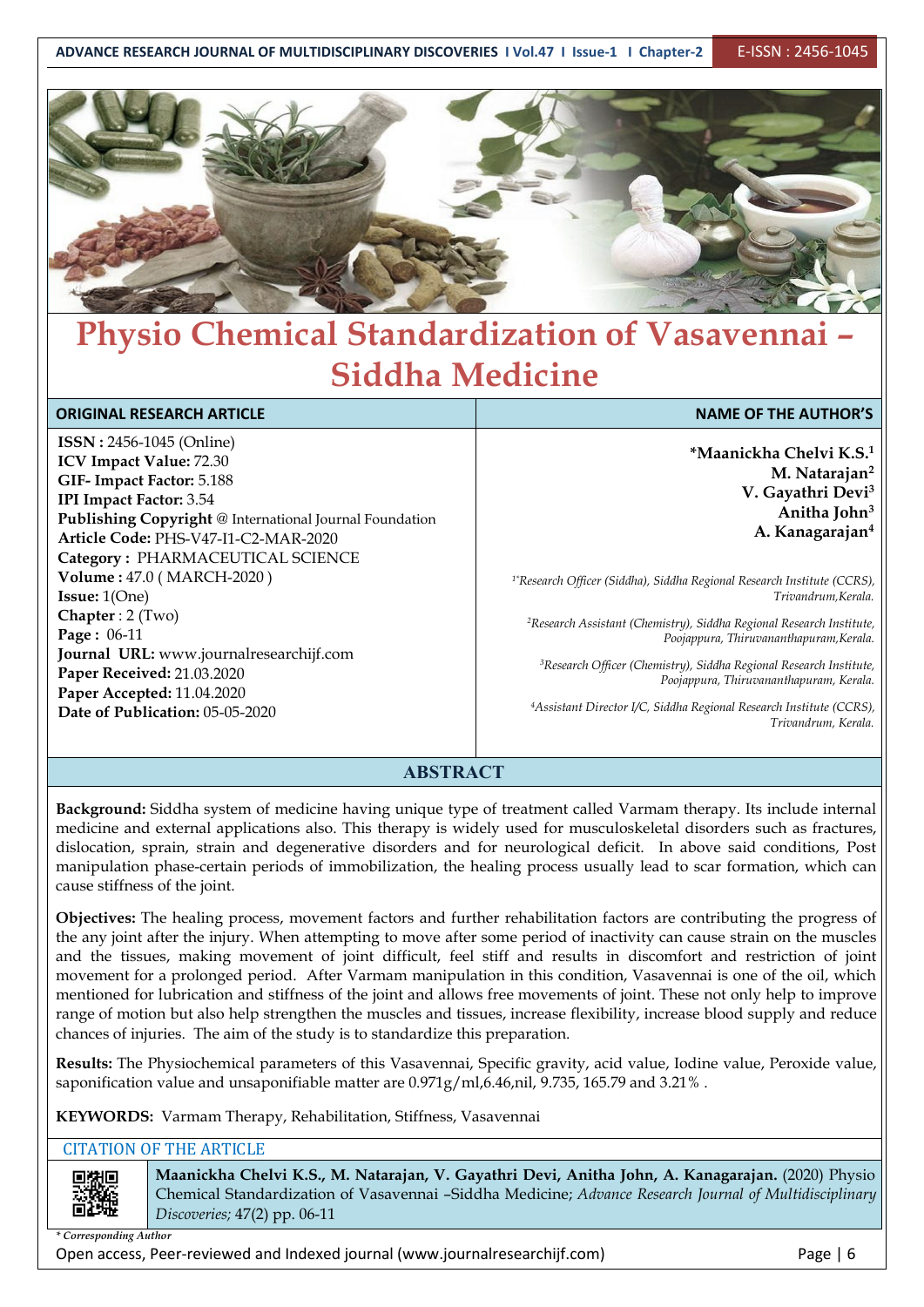#### **I. INTRODUCTION**

In current scenario, traditional systems of medicines are gaining importance due to long historical practice in particular region. Most of the poly herbal formulations are under trial by leading pharmaceutical companies due to their clinical use traditionally for generations and its efficacy leads to global attention to Indian traditional systems <sup>[1]</sup>

The siddha system of medicine is origin of Southern part of India; it has developed along with Tamil language. This system has unique type of treatments and medicines such as Varmam therapy, Muppu process- Vasi yogam, Astanga yogam, Kaya karpam (Elixir science) muppu kattu, kalangu, Guru kuligai etc. <sup>[2]</sup> The varmam therapy is practiced by **contract to the line** siddha doctors as well as traditional practioner in Tamilnadu and Kerala. This treatment methodology<br>taught by Guru-disciple method. This varmam taught by Guru-disciple method. This varmam<br>therapy used for various types of musculo skeletal<br>disorders, fractures, bone settings and neurological<br>definition and the state of the same contribution therapy used for various types of musculo skeletal disorders, fractures, bone settings and neurological deficit. In bone settings, lot of techniques are using for<br>reduction of fractures and dislocation of joints. In<br>addition, various types of medicines like tablets, oils<br>(internal and external), pastry, fomentation for bone reduction of fractures and dislocation of joints. In addition, various types of medicines like tablets, oils (internal and external), pastry, fomentation for bone settings, reducing stiffness, rehabilitation of joints. Thailam or ennai are medicated oils listed under internal medicines with shelf life of one year according to Siddha literature. Tailam can be used for internal as  $\sum_{i=0}^{\infty}$ well as external also.<sup>[3]</sup>

Vasavennai is one of the oil mentioned in varma<br>ature indicated for lubrication and stiffness and literature indicated for lubrication and stiffness and<br>allows free movements of joint. These not only help to allows free movements of joint. These not only help to improve range of motion but also help strengthen the muscles and tissues, increase flexibility, increase blood supply and reduce chances of injuries. Literary search revealed that there are more than 40 types of vasavennai preparations are available so far. Here this preparation selected from *Siddha Maruthuvam- Sirappu*, Directorate of Indian medicine, Chennai; 2012. Page: 179.<sup>[4]</sup> No standardization work has not heater done on any of above types. The aim of the present study was to evaluate the organoleptic, physicochemical, and chromatography standards of Vasavennai.

#### **II. MATERIALS AND METHODS**

#### **Standard Operating Procedure (SOP) of Vasavennai Table 1. Ingredients of Vasavennai**

The following table represents the ingredients used to prepare this oil<sup>[4]</sup>

| SI.<br>No. | Name of the<br>drug | <b>Botanical name</b> | Parts/<br>products used | <b>Quantity</b><br>used | bottomed flasks<br>HCl<br>with |
|------------|---------------------|-----------------------|-------------------------|-------------------------|--------------------------------|
| 1.         | Gingelly oil        | Sesamum indicum       | Oil                     | $200$ ml                | disappearance of               |
| 2.         | Kungliyam           | Vateria indica        | Resin                   | $15 \text{ gm}$         |                                |
|            | Aloe juice          | Aloe vera             | Leaf juice              | $200$ ml                |                                |

#### **Method of preparation**

Powder the kungliyam into powder, mix the aloe vera juice, oil and powder into bowl. Keep the mix in sunlight for 3 days. The duration of days depends upon the severity of heat. The above is churning with wooden churn until it become butter (semisolid) consistency. Because in Tamil language, vennai means butter. The above mix kept in sunlight again for some hours for allowing evaporation of water content if excess. The product transferred into clean airtight container. The samples taken for further analysis.

#### **Organoleptic characters**

The organoleptic characters such as colour, touch, taste and odour noted.

#### **Physico-chemical parameters**

Physico-chemical studies of the oil carried out as per standard protocol <sup>[5], [6].</sup> Physico-chemical constants such as specific gravity, acid value, peroxide value, saponification value, unsaponifiable matter and iodine value for the tailam was determined.

#### **Determination of specific gravity:**

Fill the dry pycno meter with prepared samples in such a manner to prevent entrapment of air bubbles after removing the cap of side arm. Insert the stopper, immerse in water bath at 30  $^{\circ}$ C and hold for 30 min  $^{[5]}$ [6]. Carefully wipe off any oil that has come out of the capillary opening. Remove the bottle from the bath, clean and dry it thoroughly. Remove the cap of the side and quickly weigh ensuring that the temperature does not fall below 30 ºC.

#### **Determination of acid value**

Weigh 5 gm. of oil and transfer it into 250 ml conical flask.Add 50 ml of neutralized alcohol solution (25ml of alcohol and 25 ml diethyl ether) to the oil solution. Heat this mixture for 10 minutes by using the heater.Take the solution after 10 minutes and add 1 or 2 drops of phenolphthalein indicator.Titrate this against the KOH solution from the burette.The appearance of pink colour indicates the end point  $[5]$ ,  $[6]$ .

#### **Determination of saponification value**

**Quantity** bottomed flasks to cool. Titrate the samples using 0.5 **N HCl** Weigh 1 gm. of oil and transfer into the round bottomed flask. Add 20 ml of 0.5 N alcoholic KOH solutions to the round bottomed flask. Follow the above procedure without taking oil for blank titration. Reflux both sample and blank round bottomed flasks for 1 hour. After reflux, allow both the round with phenolphthalein indicator. The disappearance of pink indicates the end point. <sup>[5], [6]</sup>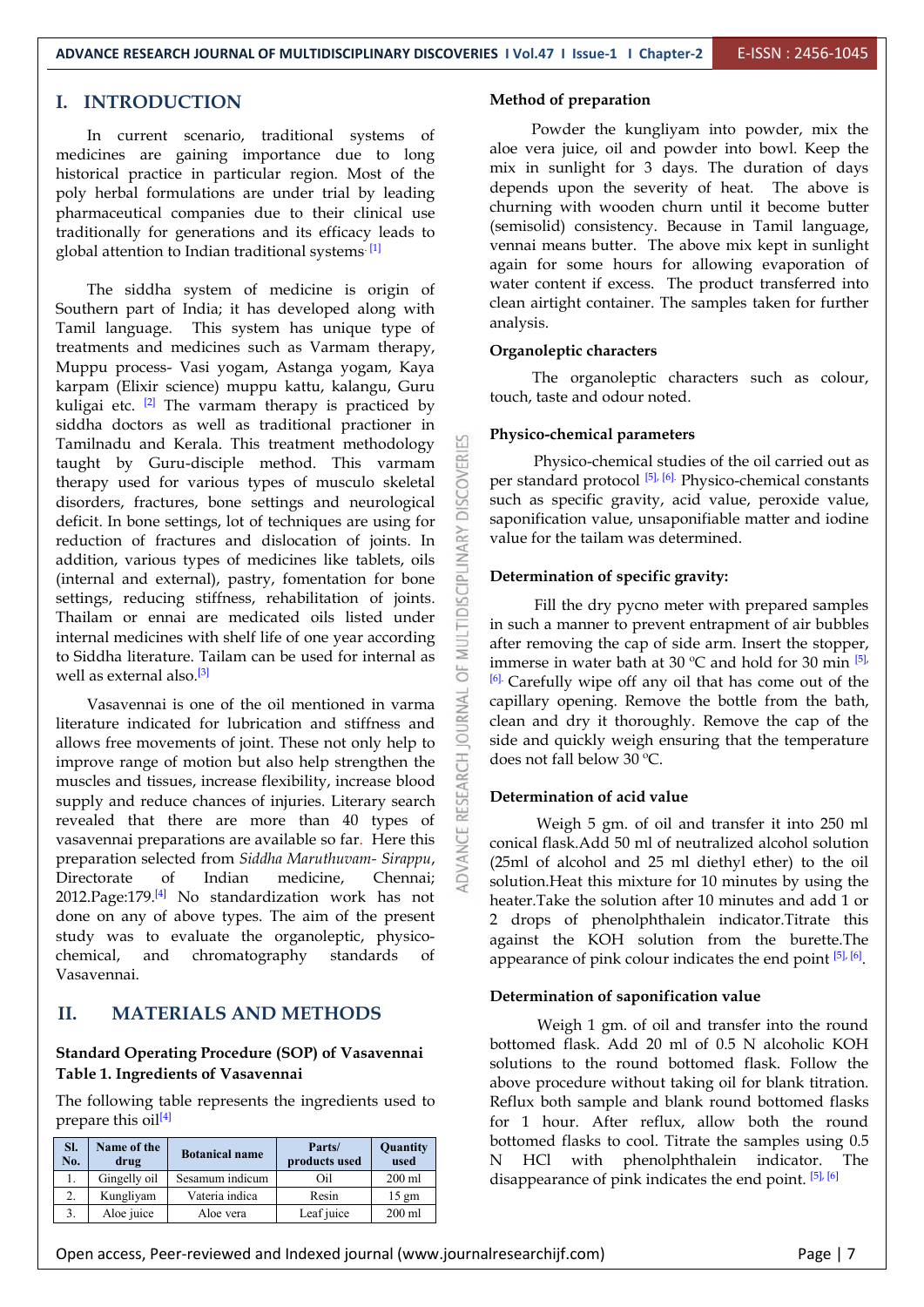#### **Determination of unsaponifiable matter**

It consists of substance present in oils and fats which are not saponifiable by alkali hydroxides and are determined by extraction with an organic solvent of a solution of the saponified substance under examination. <sup>[5], [6]</sup>

#### **Determination of Peroxide value**

Transfer approx. 3.0 g of the sample, accurately weighed, into a 250 ml Erlenmeyer flask with glass stopper. Add 50 ml of the glacial acetic acid: chloroform 3:2 solvent mixtures and saturated potassium iodide solution, 1 ml, freshly prepared and allow reacting for 60 seconds  $\pm$  1 second and shaking thoroughly during this period. Then add water, 100 ml and shake. Titrate with 0.01 mol/l sodium thiosulfate solution, using 1 ml starch solution indicator. The indicator should be added towards the end of the titration but while the pale straw colour is still present. During titration shake until the blue colour disappears.<br>Carry out a blank titration under the same conditions. Carry out a blank titration under the same conditions. [5], [6]

## **Development** of high performance thin layer<br>
chromatographic (HPTLC) profile<br>  $\frac{1}{2}$ <br>
LIDTLG **chromatographic (HPTLC) profile**

HPTLC is a micro analytical separation and determination method, which has a wide application<br>in herbal drug analysis.The unsaponifiable matter of in herbal drug analysis.The unsaponifiable matter of Vasavennai, prepared by the methods of Pramod et al  $\overline{\geq}$  [7]. The unsaponifiable matter of the oil spotted in the  $[7]$ . The unsaponifiable matter of the oil spotted in the form of bands with Camag microlitre syringe attached with Camag ATS4 instrument on a Merck Aluminium with Camag ATS4 instrument on a Merck Aluminium plate pre-coated with silica gel 60 F<sub>254</sub> of 0.2 mm  $\frac{3}{6}$ thickness. Solvent systems for the studies selected by trial and error methods. The system which gave the maximum resolution were taken. The solvent system selected was Toluene: Ethyl acetate (8: 1). The plate developed in twin trough chambers pre-saturated with<br>the selected mobile phase. The plate was developed up the selected mobile phase. The plate was developed up to 8 cm, removed from the chambers andallowed to air dry.The plate was visualised under UV 254, UV 366 in a CAMAG visualise and the images were documented. Then the plate was scanned at 254 nm and 366 nm using TLC Scanner 4 and the finger print profiles were documented. The Rf values and finger print data were<br>Vasavennai was 165.79. recorded with win CATS software associated with the scanner. The plate derivatised using vanillin-sulphuric acid reagent, heated at 105°C until the development of coloured spots and viewed in white light and the chromatograms documented. The plates were scanned in white light (575 nm) to obtain the fingerprint profiles and  $R_f$  values  $^{[8]}$ .

#### **III. RESULTS AND DISCUSSION**

Vasavennai is an indigenous herbal formulation containing *V.indica, A. vera* and *Sesamun indicum* (gingelly oil) which claims to have the potential in the treatment of siddha varmam therapy.

It is being practiced by Siddha practitioners for the treatment of varmam therapy.

#### **Organoleptic characters**

Organoleptic characters such as colour, odour, appearance and touch of Vasavennai given in Table 2.

| Table.2 Organoleptic evaluations of Vasavennai |  |
|------------------------------------------------|--|
|                                                |  |

| Sl. No         | <b>Parameters</b> | <b>Results</b>            |
|----------------|-------------------|---------------------------|
|                | Colour            | Light straw yellow colour |
| $\mathfrak{D}$ | Odour             | Unspecified               |
|                | Appearance        | Colloidal                 |
| 4              | Touch             | Greasy substance          |

#### **Physico-chemical properties**

The physico-chemical parameters of the Vasavennai and gingelly oil tabulated in below.

**Table 3: Physico-chemical characters of Gingelly oil and Vasavennai**

| SI.<br>No.     | <b>Test</b>           | Gingelly oil <sup>[9]</sup> | Vasavennai   |
|----------------|-----------------------|-----------------------------|--------------|
|                | Specific gravity      | $0.943$ g/mL                | $0.971$ g/mL |
| 2              | Acid value            | 2.918                       | 6.46         |
| 3              | Iodine value          | 112.1                       |              |
| $\overline{4}$ | Peroxide value        | 10.16                       | 9.735        |
| 5              | Saponification value  | 183.727                     | 165.79       |
| 6              | Unsaponifiable matter | 2.59%                       | 3.21%        |

The acid value defined as the number of milligram of potassium hydroxide required to neutralize the free acid present in 1 g of oil or fat. The iodine value of a substance is the weight of halogens expressed as iodine absorbed by 100 parts by weight of the substance. The quantity of substance used in the determination should be such that at least 70% of the iodine added, as provided in the recommended procedure, is not absorbed. The acid and iodine values depend on the extraction of acidic and unsaturated compounds into the gingelly oil from the ingredient during the process of preparation. The saponification value is the number, which expresses in milligrams the amount of potassium hydroxide necessary to neutralize the free acid and to saponify the ester present in 1 g of fat or oil. Saponification value for Gingelly oil found to be 183.727 whereas that for

Unsaponification value consists of substance present in oils and fats, which are not saponifiable by alkali and determined by extraction with an organic solvent of a solution of the saponified substance under examination. The values obtained for Gingelly oil was 2.59% and that for Vasavennai was 3.21%. The gingelly oil acts as base in the Vasavennai for the preparation of Vasavennai. These parameters may be used as standards for Vasavennai. The values obtained for gingelly oil are in agreement with the reported values ensuring the authenticity of the oil, which used for the preparation of the Vasavennai.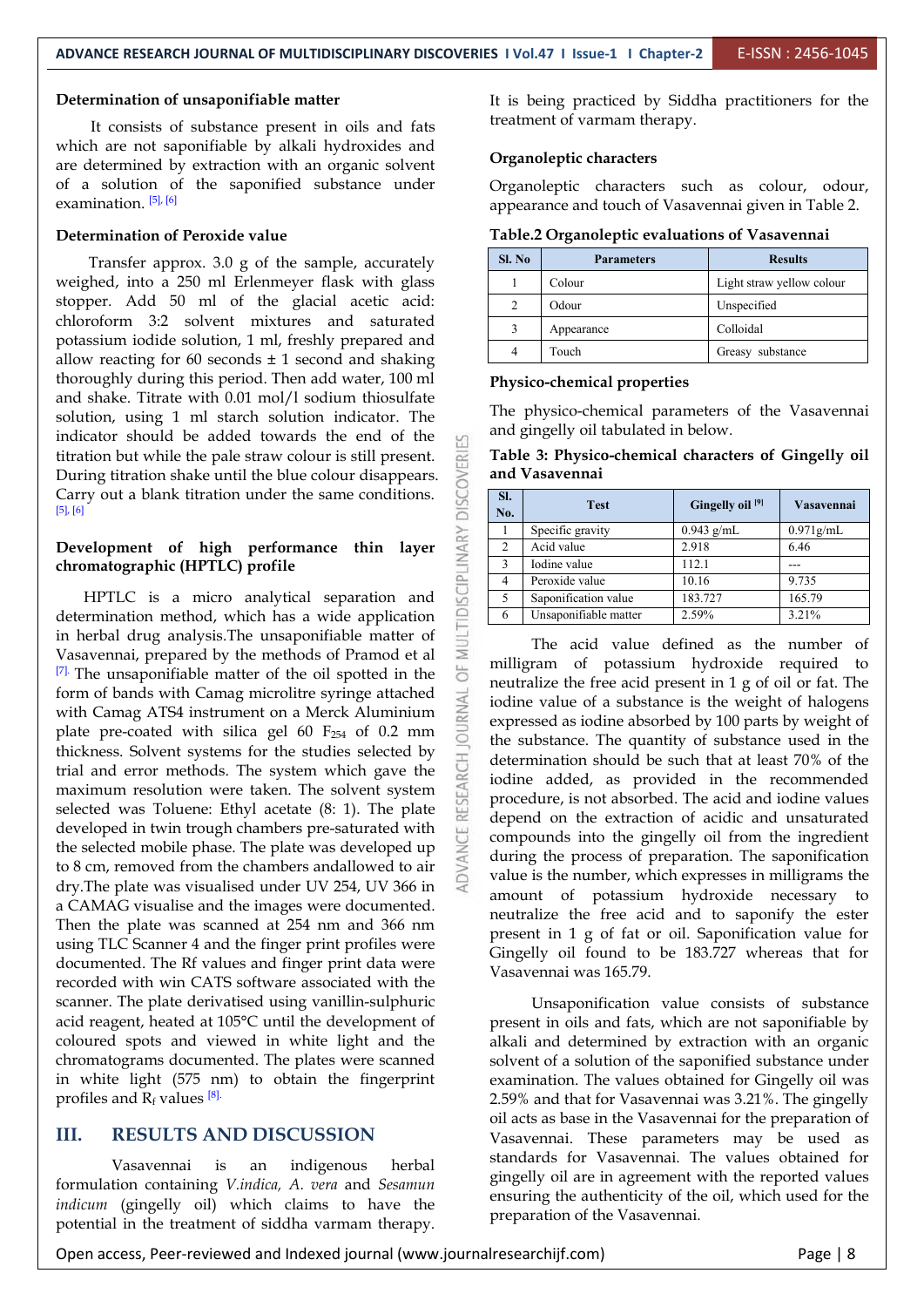#### **HPTLC fingerprinting of Vasavennai**

The results showed various bioactive compounds in the chloroform extract of Vasavennai. The developed HPTLC plate at 254 nm, 366 nm and 575 nm after derivatisation using vanillin-sulphuric acid reagent represented various bands having different band intensities. The representative chromatograms are shown in Figure 2.

The R<sub>f</sub> values and peak area percentages of the observed bands for 5μl and 10μl of chloroform extract of Vasavennai (Unsaponified matter dissolved in chloroform) at 254 nm, 366 nm and 575 nm after derivatisation are represented in Figures 3, 4, and 5 respectively.



Open access, Peer-reviewed and Indexed journal (www.journalresearchijf.com) Page |9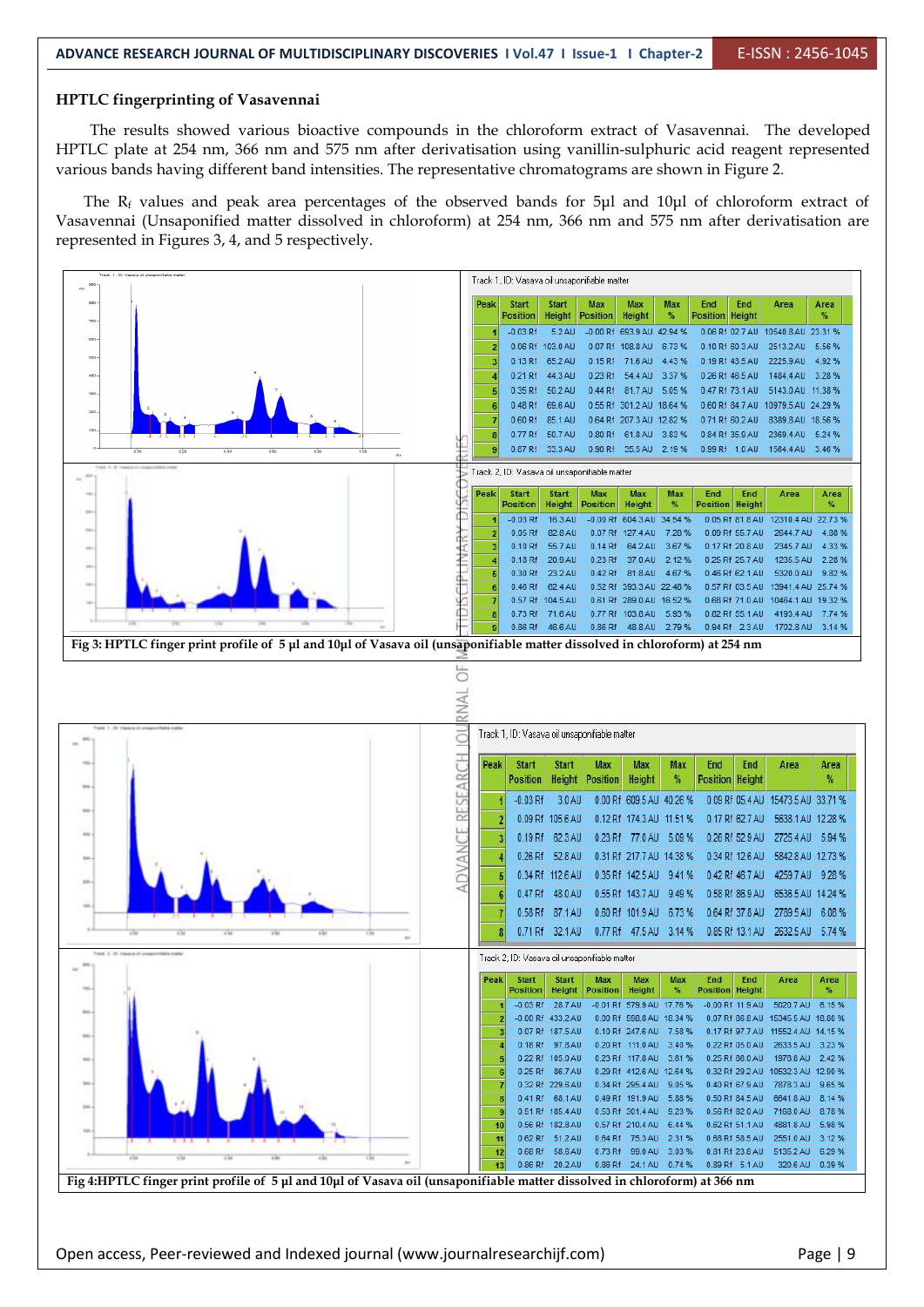

The  $R_f$  values and colour of bands obtained at different wavelengths for Vasavennai and the area of spots obtained for the Vasavennai are represented in Table 4.

#### **Table 4: R<sup>f</sup> values, colour of bands area of bands obtained at different wavelengths for Vasavennai**

| <b>Wave</b><br>length (nm) | Sl.No.         | $R_f$ values | Colour                      | Area of spots (AU) |
|----------------------------|----------------|--------------|-----------------------------|--------------------|
|                            | $\mathbf{1}$   | 0.07         | Light green                 | 2513.2             |
|                            | 2              | 0.15         | Ş<br>Dark green             | 2225.9             |
|                            | 3              | 0.23         | 民<br>Light green            | 1484.4             |
| 254 nm                     | $\overline{4}$ | 0.44         | $\subseteq$<br>Light green  | 5143.0             |
|                            | 5              | 0.55         | H<br>Dark green             | 10979.5            |
|                            | 6              | 0.64         | Dark green<br>$\alpha$      | 8389.8             |
|                            | $\overline{7}$ | 0.80         | Light green<br>L1<br>$\cup$ | 2369.4             |
|                            | 8              | 0.90         | RE.<br>Light green          | 1564.4             |
|                            | $\mathbf{1}$   | $0.00\,$     | ШJ<br>Light Blue<br>Ū       | 15345.5            |
|                            | $\overline{2}$ | 0.10         | $\leq$<br>Blue              | 11552.4            |
|                            | $\mathfrak{Z}$ | 0.20         | $\geq$<br>Blue              | 2633.5             |
|                            | $\overline{4}$ | 0.23         | $\prec$<br>Blue             | 1978.8             |
|                            | $\mathbf 5$    | 0.29         | Blue                        | 10532.3            |
| 366 nm                     | 6              | 0.34         | Blue                        | 7878.3             |
|                            | 7              | 0.49         | Blue                        | 6641.8             |
|                            | $\,8\,$        | 0.53         | Blue                        | 7168.0             |
|                            | 9              | 0.57         | Blue                        | 4881.8             |
|                            | 10             | 0.64         | Blue                        | 2551.0             |
|                            | 11             | 0.73         | <b>Blue</b>                 | 5135.2             |
|                            | 12             | 0.86         | Blue                        | 320.6              |
|                            | $\mathbf{1}$   | 0.11         | Grey                        | 4100.4             |
|                            | $\overline{2}$ | 0.19         | Grey                        | 5115.6             |
|                            | 3              | 0.23         | Yellow                      | 3274.5             |
|                            | $\overline{4}$ | 0.32         | Purple                      | 15538.0            |
|                            | 5              | 0.36         | Purple                      | 11365.7            |
|                            | 6              | 0.45         | Pink                        | 10808.9            |
| 575 nm                     | $\overline{7}$ | 0.51         | Grey                        | 25930.4            |
|                            | $\,8\,$        | 0.64         | Blue                        | 25435.7            |
|                            | 9              | 0.81         | Pink                        | 10107.0            |
|                            | 10             | 0.94         | Grey                        | 1783.5             |

Open access, Peer-reviewed and Indexed journal (www.journalresearchijf.com) example are not the Page | 10